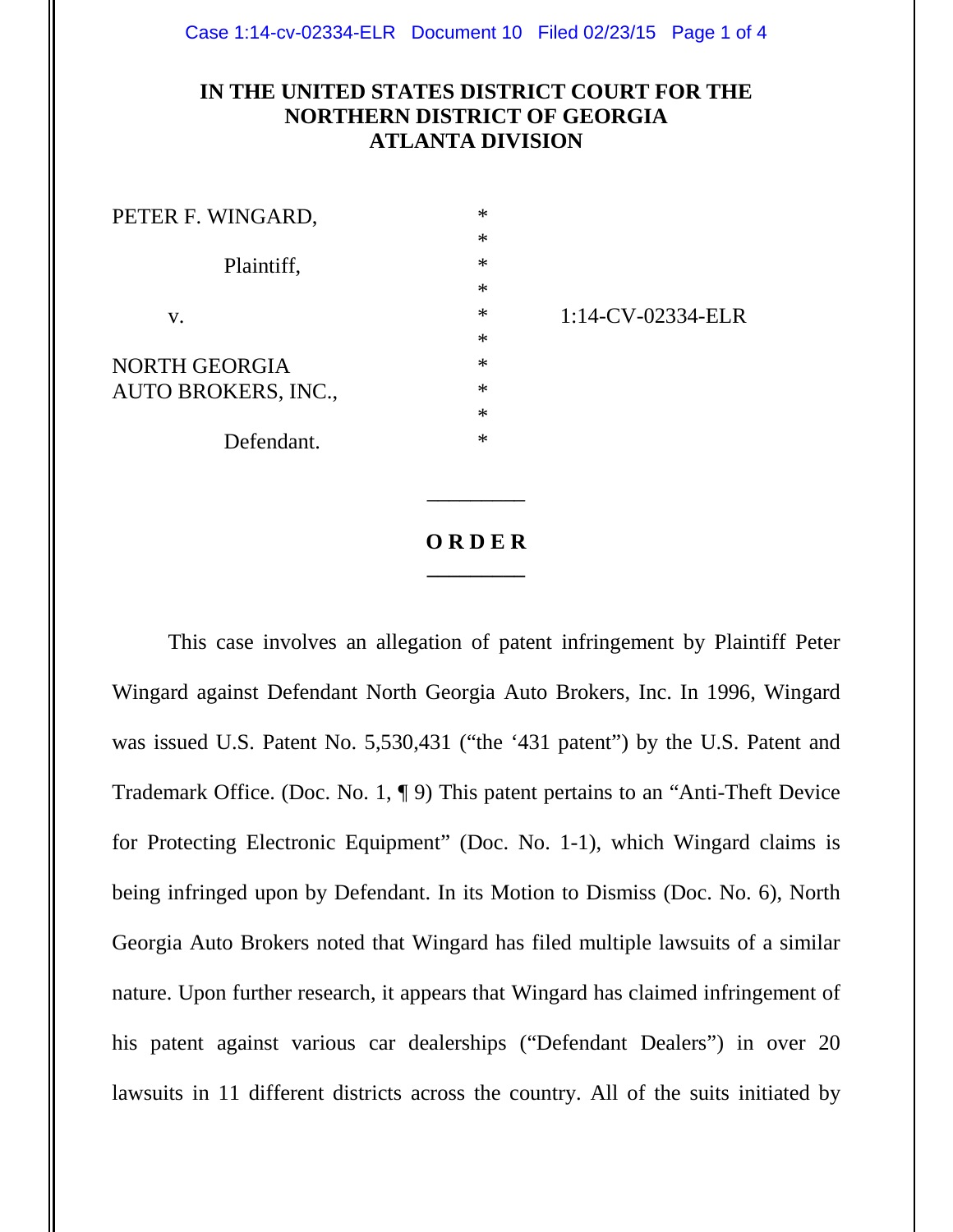## Case 1:14-cv-02334-ELR Document 10 Filed 02/23/15 Page 2 of 4

Wingard assert the same basic claim: the sale of vehicles that feature keyless ignition systems infringes, either directly or indirectly, upon the '431 patent, of which he is the lawful owner. At least 10 of these lawsuits were against Kia dealerships. In response to these allegations, Kia Motors Corporation ("Kia") has filed a suit for declaratory judgment, seeking a ruling that no Kia vehicles infringe upon the '431 patent.<sup>1</sup> All of the suits related to the '431 patent are at various stages of litigation, and this Court concludes that, in order to avoid inconsistent results and in the interest of judicial economy, it is appropriate to stay the instant case.

In the case before this Court, the parties have not yet begun discovery. Additionally, it is one of the later filed cases by Wingard. Wingard initially began filing cases in March of 2014, and this case is the  $20<sup>th</sup>$  to be filed by him or on his behalf. North Georgia Auto Brokers has filed a Motion to Dismiss for failure to state a claim upon which relief may be granted (Doc. No. 6), which is pending as of the date of this Order. Curiously, Wingard has chosen only to sue individual dealers, rather than the manufacturers who are making the vehicles with keyless ignition systems. This has enabled him to employ a sort of piecemeal litigation strategy as he pursues his claims nationwide. Regardless, the parties would suffer little prejudice, if any, as a result of staying this case.

l

<sup>&</sup>lt;sup>1</sup> It appears that American Honda Motor Co., Inc. ("Honda") has taken similar action in another case pending in this District, case number 1:14-cv-03522. As of the date of this Order, there is a pending Motion to Dismiss filed by Wingard, and discovery has not yet begun.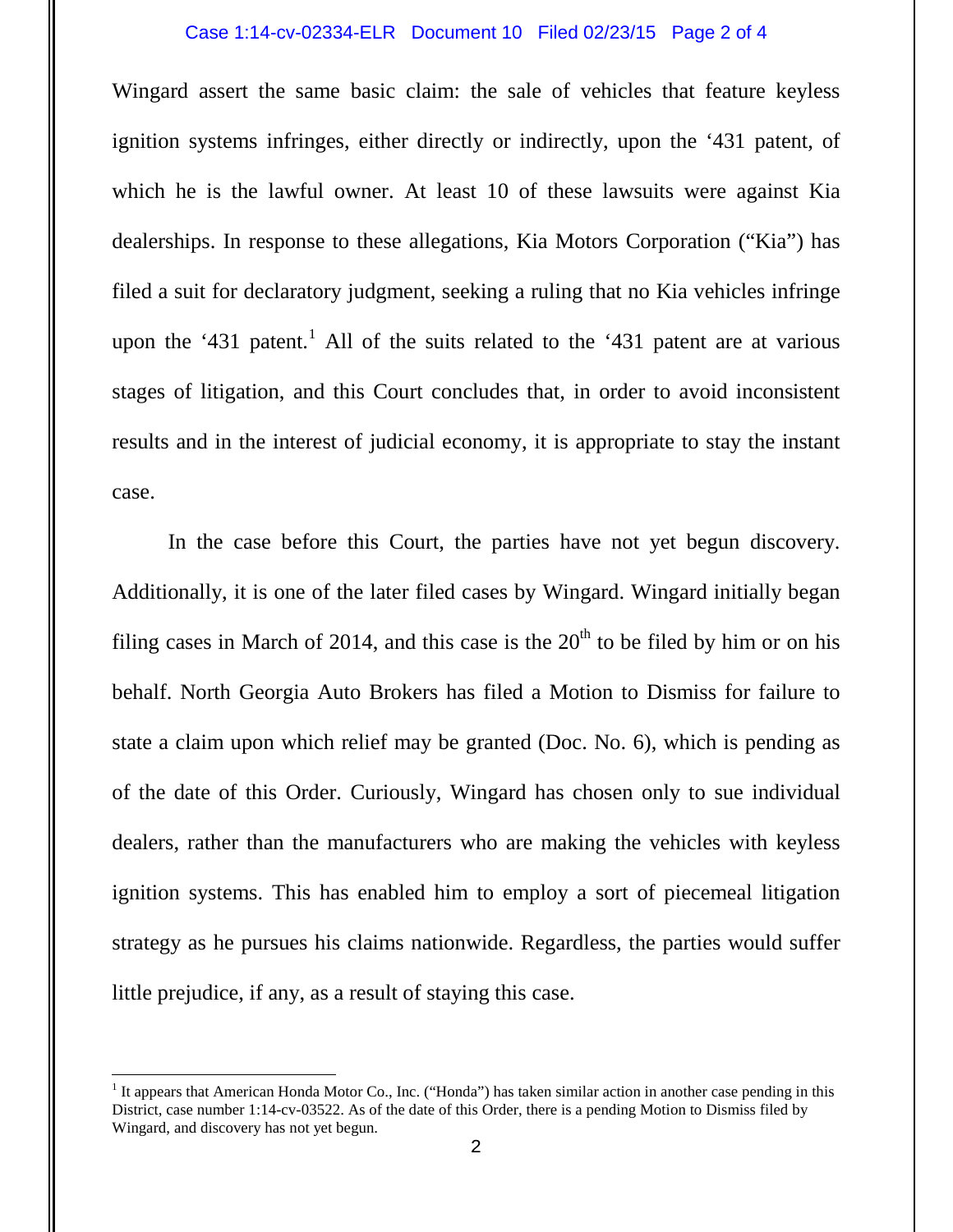Importantly, Wingard's ability to sue for patent infringement of the '431 patent has been challenged in other districts, and for multiple reasons. In two cases pending in the Western District of Wisconsin, Defendant Dealers have asserted that Wingard lacks standing to enforce the patent based upon his failure to disclose ownership of the patent during his bankruptcy proceedings in 2010. Furthermore, Kia has filed a petition for *inter partes* review ("IPR") of four of the claims of the '431 patent which Wingard has asserted are being infringed upon in other cases. The IPR was filed on December 23, 2014. Resolution of either the question of standing or the outcome of the IPR may resolve all of Wingard's cases without the need for each case to progress individually. Thus, resolution of these issues could save the litigants and the courts immeasurable time and resources.

"It is well-established that a district court has the authority to stay proceedings on its own motion or on motion of the parties." See, e.g., Landis v. North Am. Water Works and Elec. Co., 299 U.S. 248, 254, 57 S.Ct. 163, 81 L.Ed. 153 (1936) (noting that federal courts have inherent authority to stay proceedings to conserve judicial resources and ensure that each matter is handled efficiently); Colorado River Water Conservation Dist. v. U. S., 424 U.S. 800, 817, 96 S. Ct. 1236, 1246, 47 L. Ed. 2d 483 (1976)("As between federal district courts, … though no precise rule has evolved, the general principle is to avoid duplicative litigation."); Government of the Virgin Islands v. Neadle, 861 F.Supp. 1054, 1055